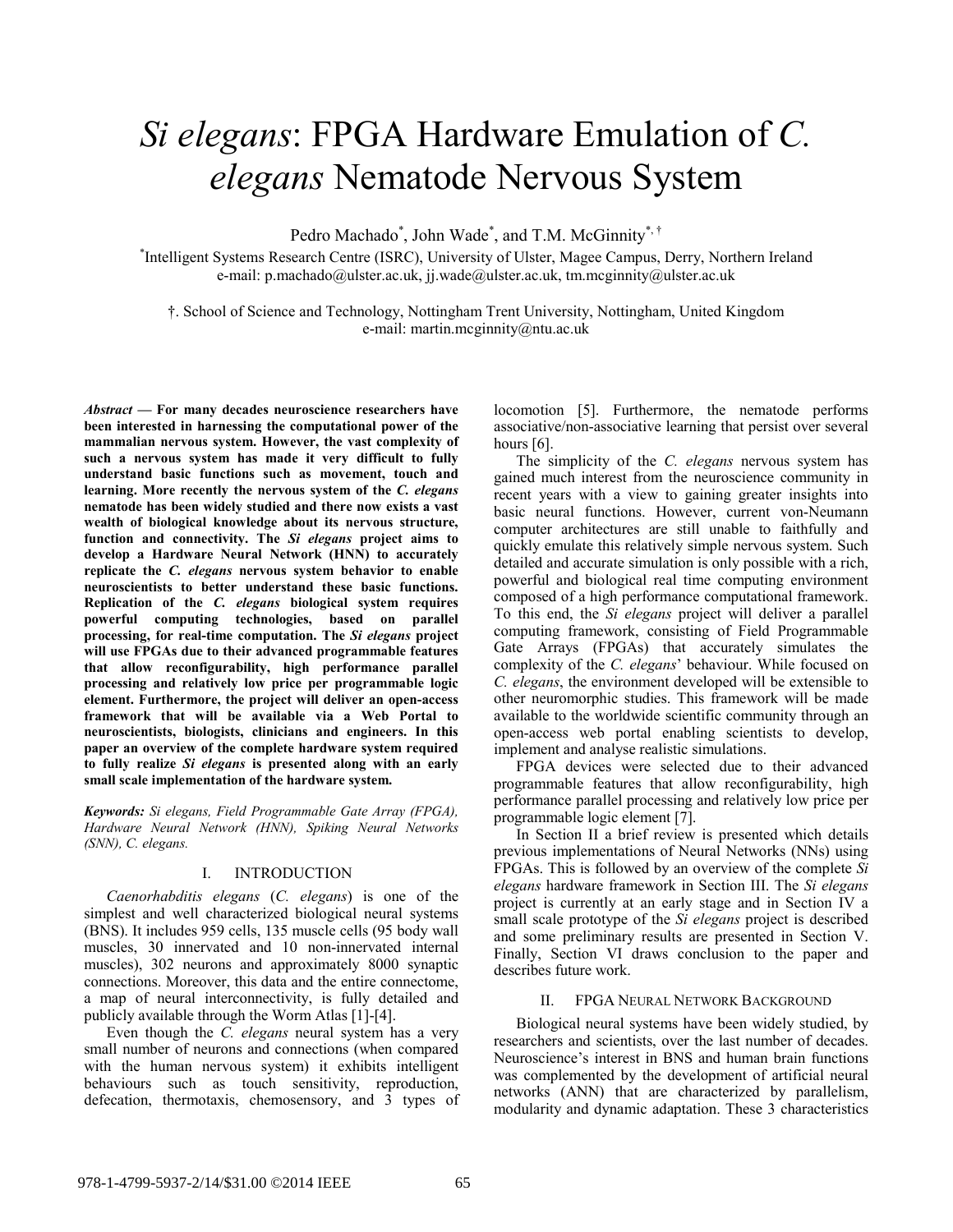make FPGAs the ideal devices to be used for ANN implementation. [8]. However, most existing ANN applications in commercial use are normally developed as software [9] reducing the emulation accuracy and increasing the simulation time.

In software, ANNs are generally modelled as a simple network of neuron like elements which emulate the phenomenological behaviour of Neural Networks (NNs). This helps reduce the simulation time required but reduces the biophysical realism of the system. Hardware implementations of ANN (HNN) take advantage of the truly parallel and distributed processing capabilities of a biological nervous system and therefore address this tradeoff between realism and simulation time. Over the last 2 decades FPGAs have been used in the following HNN applications [9]:

- Pattern recognition;
- Image segmentation;
- Intelligent video analytics;
- Autonomous robotics;
- Sensorless control.

NN topology in ANNs is normally specified in terms of the Activation Function (AF), learning algorithm, number and type of inputs/outputs, number of neurons and synaptic interconnections and number of layers. Hardware implementations issues also include data representation, weight storage, precision bits, connection types, on/off-chip learning/training and on/off chip transfer function [9].

Most HNN implementations to date emulate multipleneurons on a single FPGA device [10]-[13]. Alongside FPGA implementations of neural structures, the SpiNNaker project [14] has recently implemented a very large scale HNN utilising specialised ARM chips comprising 18 dedicated cores. The main drawback of these hardware implementations is that the neural models utilized lack the high level of biological fidelity required to faithfully reproduce realistic neural behaviour. Furthermore, large complex neural structures require communication pipelining techniques that reduces the biological accuracy of the system as the communication is no longer carried out in a truly parallel manner.

To address these issues, it is proposed that the *Si elegans* architecture will utilize a single FPGA per neuron topology similar to work previously described [15], [16]. This approach allows for greater biophysically realistic descriptions of neural and synaptic models with a fully parallel synaptic connection scheme. Furthermore, *Si elegans* differs from previous single FPGA per neuron systems by allowing the user to select neuron models from the neuron model library and parameterise the selected neuron. Neurons in the library are represented in VHDL format. Currently the library consist of 2 simple neuron models, namely the Integrate and Fire (IF) given by [17]:

$$
I(t) = C_m \frac{dv}{dt}
$$
 (1)

and the LIF given by [17]:

$$
\tau_m \frac{dv}{dt} = -v(t) + R_m I(t)
$$
\n(2)

where  $v$  is the membrane potential,  $R_m$  is the membrane resistance, *I(t)* is the sum of all synaptic currents at time *t*,  $C_m$  is the membrane capacitance and  $\tau_m$  is the membrane time constant. These 2 neural models have been described in VHDL and can be freely and arbitrarily parameterized. Ongoing work is focused on VHDL translations of more biophysical realistic neural models such as Hodgkin and Huxley Model [18], FitzHugh-Nagumo Model [19], [20], Morris-Lecar Model [21] and Izhikevich Model [22].

#### III. *SI ELEGANS* OVERVIEW

The *Si elegans* project is currently at an early developmental stage. In this section an overview of the full *Si elegans* framework is presented.

The project aims to develop a powerful framework capable of performing realistic simulations of the *C. elegans* nervous BNS. Furthermore, it seeks to develop an easy-touse framework that is freely available for members of the scientific and academic community who are interested in modelling information processing it the *C. elegans* nematode.

An overview of the full *Si elegans* framework architecture is depicted in Fig. 1.



Fig.1 *Si elegans* framework architecture.

Users are assumed to include neuroscientists, biologists, computational intelligence and intelligent systems researchers interested in studying the *C. elegans*' BNS.

It is anticipated that users connect to *Si elegans* platform via a Web Portal using a variety of computational devices. Users can activate *Si elegans* using the User Interface (UI).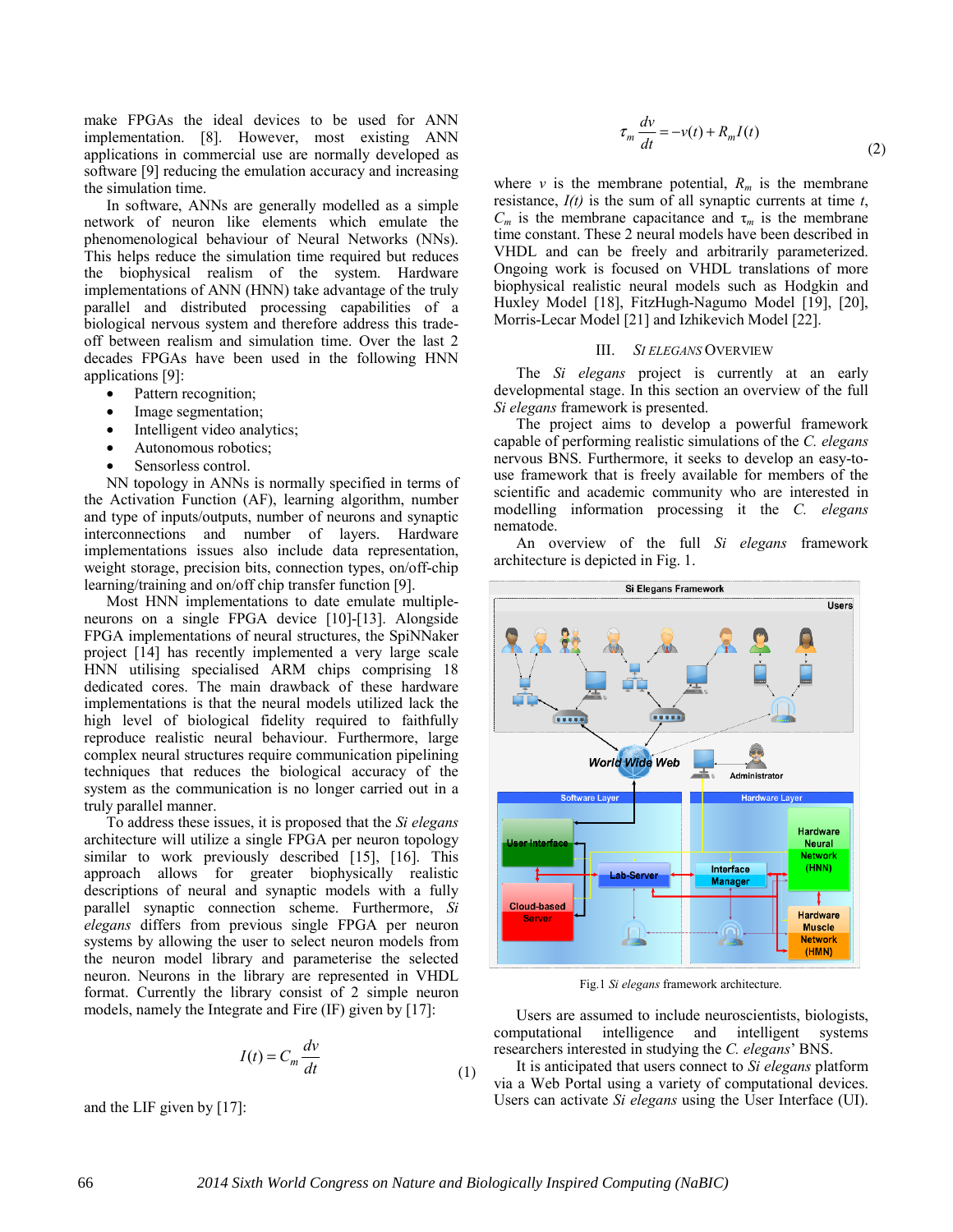The UI provides an advanced graphical Hardware Neuron Network (HNN) and Hardware Muscle Network (HMN) definition environment where Users can:

- Select existing parameterisable neuron models from the hardware neuron model library;
- Create their own neuron models and networks using a range of user friendly software tools (which automate the creation of hardware neuron descriptions, hardware synthesis, place and route of neuron models to selected FPGA technology and creation of FPGA bit configuration files, while hiding these processes from the user);
- Configure the HNN neuron parameters;
- Configure the User Interface's simulation parameters (stimulation pattern etc.);
- Configure the HMN parameters;
- Configure the remote *Si elegans* hardware framework;
- Prepare specific *Si elegans* simulation experiments;
- Schedule experiments, interact with the Virtual Arena during simulations and with the *Si elegans* internal model elements;
- Download and analyse simulation results.

The UI will also provide a dynamic environment both for emulating the worm's physical sensory input interactions with the world, and for observing the resulting behaviour of the nematode in a 3D cinematic virtual environment (Virtual Arena).

The *Si elegans* framework can be divided into a software layer and a hardware layer. The software layer has the following components:

- User Interface neuron model creation, model distribution and network selection/definition, trace selection, visualization and definition of the simulation environment and collaborative tools;
- Cloud-based Server social platform services, experiment scheduling and management service, databases, model verification and experiment results an variable retrieval service;
- Lab Server  $-$  simulation controller, physics engine, result upload service.

The main aim of the work presented in this paper is the development of the hardware layer, which is shown diagrammatically in Fig. 2. The Hardware layer is composed of the following system components:

- Interface Manager  $(IM)$  configures all the neuron FPGAs with the simulation parameters and neuron model configuration sent from the Software layer. Also manages the simulation, handles spikes from the neuron FPGAs and sends the collated simulations results to the server;
- Hardware Neural Network (HNN) computes the simulations according to parameters, neuron models and synaptic models previously uploaded by the IM.
- Hardware Muscle Network (HMN) computes muscle activation based on HNN spikes and the muscle models previously uploaded by the IM.

The complete *Si elegans* hardware system is composed of 330 tightly coupled FPGA boards, arranged in a set of conventional racks which will utilize a novel light based synaptic connection scheme.



Fig. 2. Si elegans interconnectivity infrastructure.

## IV. SMALL SCALE *SI ELEGANS* HARDWARE LAYER

The first step in the hardware development cycle was to implement a small scale prototype system for concept validation. This was comprised of a HNN, consisting of 8 Terasic DE4 FPGA boards and an extra DE4 FPGA board was used as an Interface Manager.

All 9 FPGA boards were interconnected using a specifically designed interconnect board that connected the FPGAs via the 40 pin General Propose Input Output (GPIO) of each FPGA board. These connections were made using standard 40 pin ribbon cable. Each 40 pin GPIO had 36 single-ended I/Os available that were used to connect each single neuron to the other neurons and to the interface manager.

A server computer was connected to the IM through an RS-232 cable. The RS-232 cable was used to send simulation parameters and network configuration from the server computer to the IM and to receive collated simulation results from the IM. Fig. 3 represents the 8 HNN architecture.

## *A. Hardware layer*

The small scale Hardware layer is currently composed of the following system components:

- Interface Manager (IM);
- Server sends the simulation and network configuration to the IM and receives the simulation results;
- Hardware Neural Network (HNN);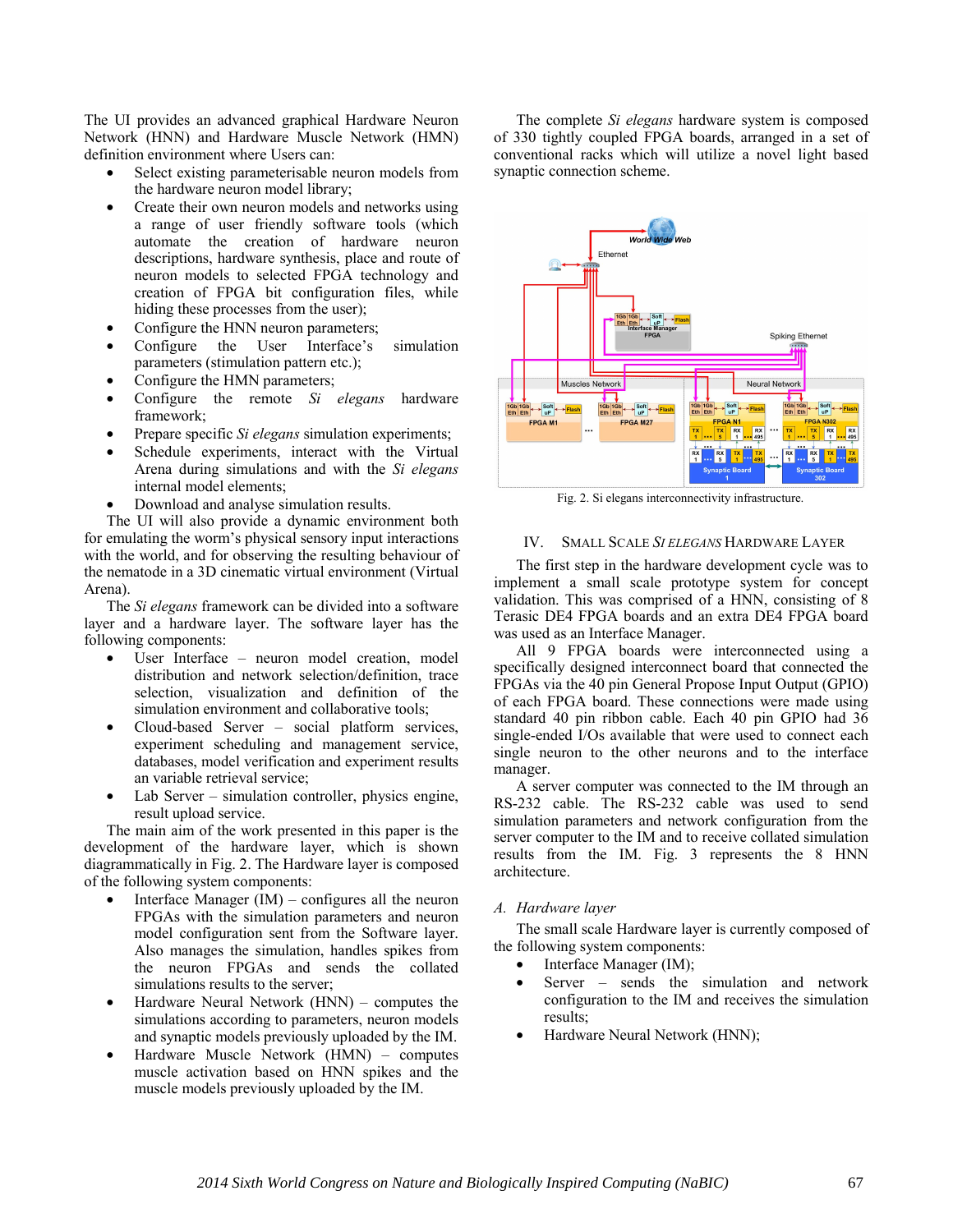

Fig. 3. 8 HNN architecture.

## *1) Interface Manager*

The IM is used to manage the simulations. When a new simulation starts it is required to configure all the neuron FPGAs, define time steps, simulation duration and apply/remove stimulus to specific neurons. A Biological Clock controller was also developed to ensure that all the neurons are synchronized in the same biological clock cycle even if some neuron FPGAs have models much more complex than others.

The IM shares 3 channels that are used to exchange data with the neuron FPGAs as showed in Fig. 4.



Fig. 4. Connection channels between the IM and the Neuron FPGAs.

Each channel is used to transmit/receive the following data type:

- Biological Clock Pulse (BCP) channel used to transmit one pulse per timestamp. These pulses are used to inform the neurons that a new timestamp has started;
- Transmit data (BTx) channel used to broadcast data from the IM across all the neurons;
- Receive data  $(BRx)$  channel used to receive spikes from neurons.
- *2) Server*

The server is connected to the IM through the COM port (RS-232). The COM port is configured to work with a

baudrate of 115.2 kHz. The simulation software is installed and running on the server and is used to generate simulation and network configurations that are posteriorly uploaded to the IM.

The COM port is also used to receive the simulation results that are uploaded by the IM. Those results are then presented to the user.

*3) HNN* 

The HNN is composed of the 8 neuron FPGAs. Each neuron FPGA has available two neuron models described in VHDL. Before each simulation the IM sends the configuration parameters to each neuron FPGA. These parameters include the neuron model for each neuron FPGA, synaptic weights, thresholds, etc.

When a simulation is running the IM sends biological clock pulses (BCP). Each time that a BCP is received, the neuron FPGA checks if there was any spike arriving from the pre synaptic inputs and multiplies those spikes by the synaptic weights which generates the synaptic current *I*. That result is then used for computing changes in the model membrane potential.

After the computation has finished each neuron sends a 2 bit packet, through the BRx channel, to the IM. The first bit is used as start bit and the second bit is set to 1 if there was a spike otherwise 0. Each neuron has up to 125ms to send the confirmation. If the confirmation is not received then an error is triggered by a watchdog that is running on the IM.

When the simulation finishes the IM sends a command through the BTx channel alerting the neuron FPGAs that the BCP that was received was the last pulse. The BTx channel is also used by the IM to apply/remove stimulus to selected neurons.

## *B. Software layer*

To enable testing of the 8 HNN described above a simple software testbed was developed (*Si elegans* System Builder) which allows the user to describe the desired network configuration to be carried out on the FPGAs. The software is presented in a simple 'wizard' format which asks the user a series of questions about their configuration requirements (Fig. 5).

Currently the user can implement a network with a maximum of 8 neurons chosen from a pre-defined library of neural models (at present, Integrate and Fire or Leaky Integrate and Fire). Furthermore, the user can change any of the available model parameters and can implement the desired network interconnection. When the user is finished designing their network with the wizard two files are created:

- Network Design File: saves the configuration of the network for future use in a simple XML style file;
- Configuration File: Hex data describing the network configuration which can be uploaded to the FPGAs via the Interface Manager.

When the necessary files have been created the user can upload the configuration to the FPGAs and start a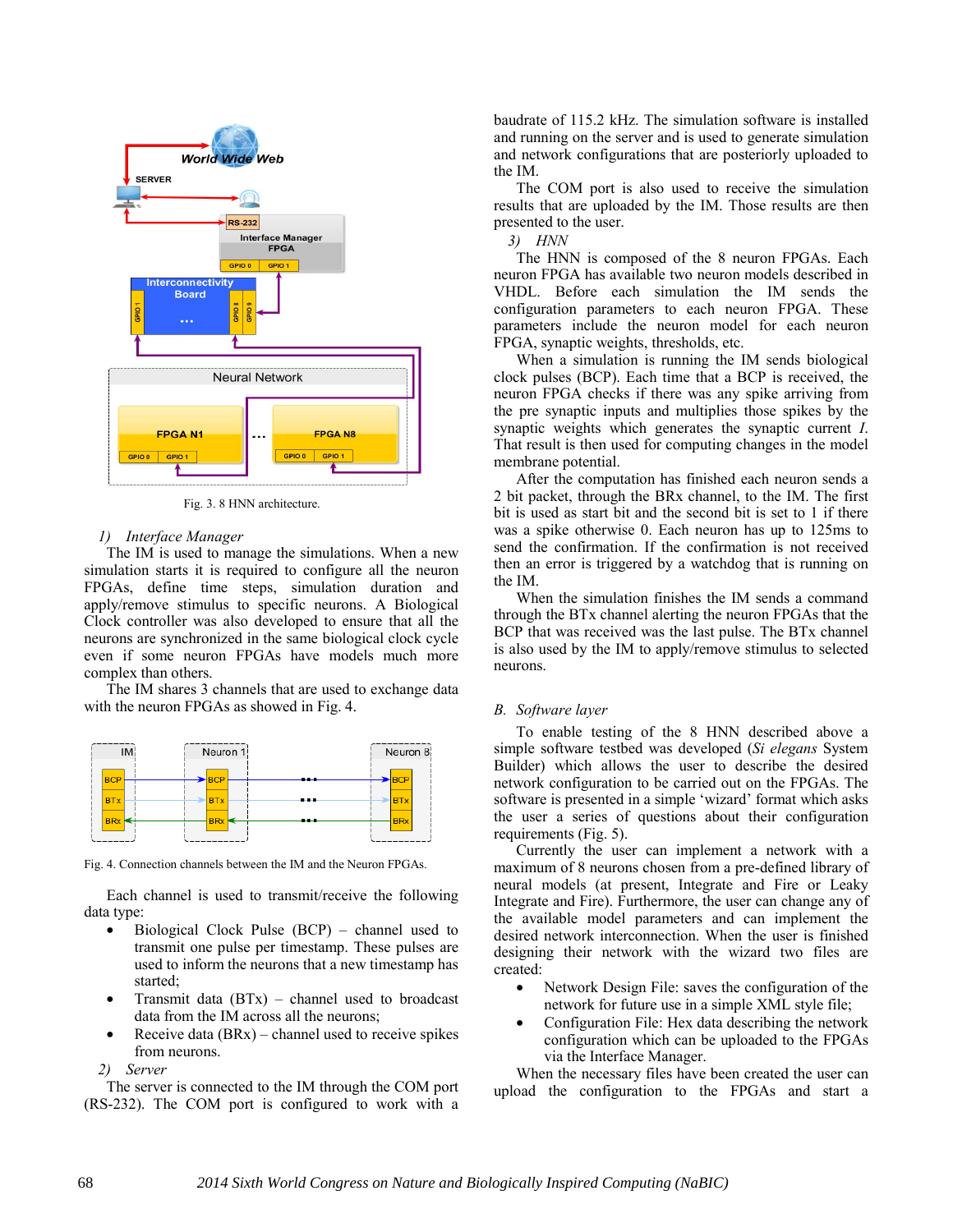simulation. At present, the uploading functionality and simulation control is complete.

|                                                                    | Si Elegans System Builder Wizard             | <b>ACCIDENT</b>     |
|--------------------------------------------------------------------|----------------------------------------------|---------------------|
| How many Neurons do you require?<br>$\rm{g}$                       | Neuron 1 of 8                                |                     |
| Are all Neurons of the same type?<br>O No<br>@ Yes                 | Integrate and Fire<br>Model                  | ٠                   |
| Integrate and Fire<br>Please select neuron type:<br>Cancel<br>Next | Parameters:                                  |                     |
|                                                                    | Parmeter                                     | <b>Value</b>        |
|                                                                    | Threshold Voltage (mV)                       | 10                  |
|                                                                    | Reset Voltage (mV)                           | $\overline{2}$<br>E |
|                                                                    | Spike Voltage (mV)<br>Refractory Period (ms) | 50<br>s.            |
|                                                                    |                                              |                     |
|                                                                    | 2.3<br><b>Input Neurons</b>                  |                     |

Fig. 5. Screen shot of the *Si elegans* System Builder Wizard.

## V. RESULTS

To test the small scale system developed in section IV, VHDL descriptions of two well-known neural models were developed:

- Integrate and Fire (eqn. 1)  $[17]$ ;
- Leaky Integrate and Fire (eqn. 2) [17].

In these implementations, if the membrane potential  $\nu$  is greater than the firing threshold  $(v_{th})$  then a spike is generated and  $v$  is clamped at  $v_{reset}$  for set period of time  $(v_{ref})$  thereby implementing the refractory period of the neuron.

Simulation results of these neural models can be seen in Fig. 6 and Fig. 7 where each model h has been tested individually using Mentor Graphics Questa a Sim 10.1d. In each test case 2 synaptic input spike trains with a frequency of 250Hz and 100Hz respectively wer re generated to stimulate the neuron. Furthermore, the following parameters were used:  $C_m = 1 \text{ nF}$ ;  $R_m = 40 \text{ M}\Omega$ ;  $v_{th} = 10 \text{ mV}$ ;  $v_{reset} = 2mV$ ;  $v_{ref} = 5ms$ ; weight = 1.



Fig. 6. Simulation results of the Integrate and Fire neuron model on Mentor Graphics Questa Sim 10.1d. Note: the first row is the biological clock, rows 2 and 3 represent synaptic inputs, row 4 represents the neuron membrane voltage and row 5 represents the output spikes of the neuron.



Fig. 7. Simulation results of the Leaky Integrate and Fire model on Mentor Graphics Questa Sim 10.1d. Note: the first row is the biological clock, rows  $2$  and  $3$  represent synaptic inputs, row  $4$  is the neuron membrane voltage and row 5 represents the output spikes of the neuron.

A series of experiments was then performed on the small scale FPGA hardware using the neural network configuration described in Fig. 8, which was developed in the *Si elegans* System Builder. Various configurations of neurons were examined, to ensure that the system could handle different models at the same time.



Fig. 8. Neural network topology.

The system builder was used to upload the configuration hex stream through the COM port to the IM which relayed the configuration setup to the neuron boards. After uploading the configuration hex streams the IM started the simulation. The simulations ran for 10000 Biological Clock Cycles (BCC) with a time step of 1 1ms; total simulation time  $= 10s$ .

During the simulations a random stimulus was applied to neuron 1 to ensure that the neuron spiked periodically. Results were sent, by the interface Manager, to the Server each time one or more neurons spiked. Typical results generated by a simulation can be seen in Fig. 9.



Fig. 9. Typical simulation results.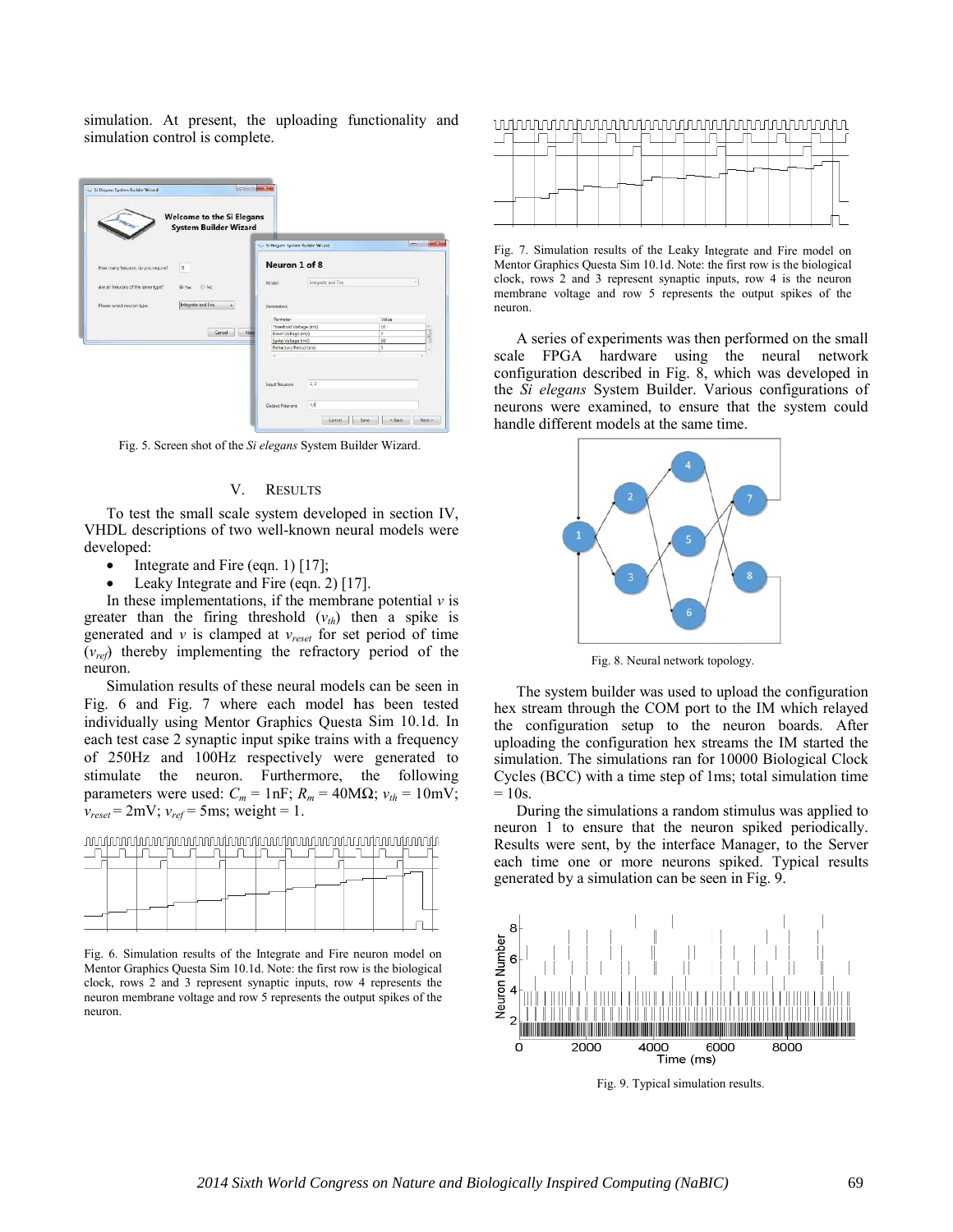Note that neuron 1 fires the fastest as this is the neuron which is stimulated by a random stimulus, all other neural activity is a result of neuron 1's activity prop pagating through the network. As expected, as the information propagates through the network each successive layer's firing rate decreases. Note that the firing rate of neuron 1 is artificially high; this was necessary to cause subsequent neural layers to fire.

Finally, the 8 neurons HNN was also used to develop the communications protocol that will be used in the final system. Furthermore, the use of the COM port helped the authors to validate the data payload p protocol that is exchanged between devices, however this type of communication is slower when compared with an Ethernet connection. In the near future the COM port will be substituted by an Ethernet connection which will result in a communications speed increase.

## VI. CONCLUSIONS AND FUTURE WORK

Currently there are still many unanswered questions in the field of neuroscience with regards to neural function. This is in part due to the size and complexity of the human brain. Moreover, simulation of neural networks comprised of biophysical realistic models of neurons requires prohibitively long simulation times. Therefore large scale simulations generally utilize phenomenological models which do not capture the rich dynamics of biophysical models. The *Si elegans* project is a multi-platform environment which aims to emulate faithfully the small yet extremely complex nervous system of the *C. elegans* nematode. It will also provide an enviro nment which is freely accessible to neuroscientists, enabling them to easily explore the different neural behaviours and functions of the C. elegans worm. Furthermore, the framework will be scalable, allowing neuroscientists to define new neural models and connectomes.

In this paper early work on the hardware architecture of the *Si elegans* framework was described. The preliminary results showed the concept to be viable but highlighted the need for a custom made FPGA board solution to realise a system capable of emulating the full nervous system of the C. elegans nematode and which would also be scalable in the future for larger neural system emulation. As a result of the required custom based solution the cost of the hardware will be very high  $(\sim 500000$  euro). However, this custom hardware will provide a very flexible neural architecture permitting neuroscientists the ability to perform neural simulations in real-time using models with a very high degree of biological fidelity. To the best of the authors' knowledge this high level speed and biolo gical realism, in terms of model accuracy and parallelism, h has never before been possible with current FPGA or software neural implementations. The chosen high performance FPGA boards will have the power to address effectively the computational complexity associated with processing a single neuron, even with the anticipated high degree of biological realism.

The next stage of this work will be to integrate the optical based synaptic interconnect boards developed by our partners in Istituto Italiano di Technologia (IIT). During this stage all wired synaptic connectivity will be removed and the system will be retested by re-running all simulations previously carried out. This will ensure that developed system is capable of driving and communicating correctly with the new synaptic interconnect boards.

 Current ongoing work is also focused on developing a method to allow the user to visualise and analyse results presented by the *Si elegans* hardware system. Note that this is intended as an interim developmental and test tool, and is not intended to replace the full virtual arena being developed by project partners Vicomtech a and National University Ireland Galway (NUIG).

Fig. 10 describes the envisaged layout of this part of the test software. This software will enable the user to interact with the hardware in several ways.



Fig. 10. Envisaged layout of simulation test software.

Firstly, in the Simulation Parameters Pane the user can specify the time step of the s simulation, the required simulation length, the COM port used to connect to the hardware and the file to be uploaded. Below this there will be a Terminal Window which wi ll feed information back about the upload success and simulation data such as neural stimulation that has been applied and simulation progress. The Network Stimulation Pane will display a graphical representation of the configuration network and will allow the user to interact with the simulation by applying stimulus currents to any of the neurons at any time throughout the simulation. Finally, the Results Pane will feed back simulation results to the user in real time and will display information such as neuron firi ing times and synaptic weights. The main aim of this software is to provide the Intelligent Systems Research Centre (ISRC) with a full software test bed for testing the developed FPGA neural emulation platform. Preliminary results

Furthermore, the software will also enable the authors to fully develop and test a communication protocol between